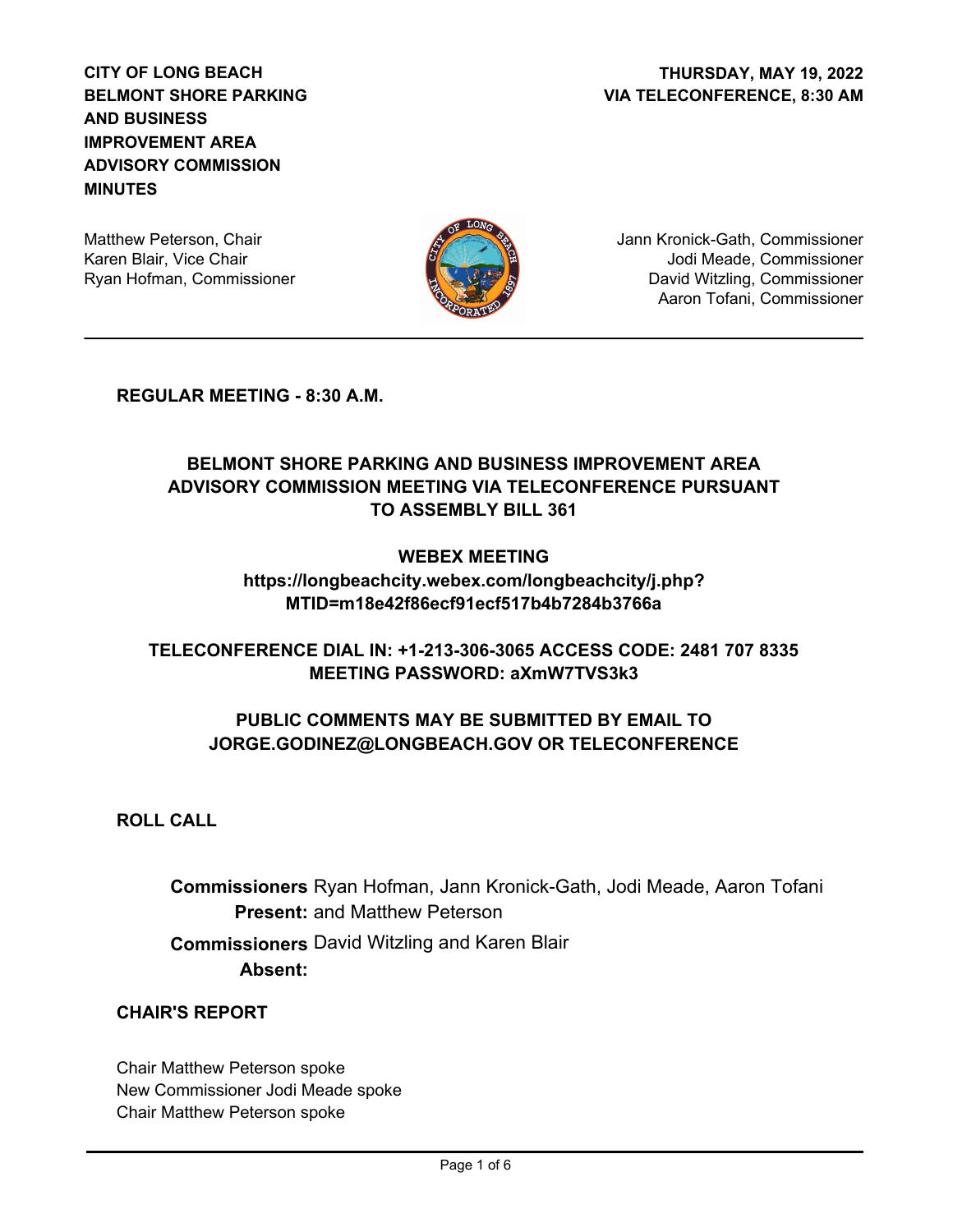#### **CONSENT CALENDAR**

**MINUTES**

**1.** [22-021BS](http://longbeach.legistar.com/gateway.aspx?M=L&ID=239644) Recommendation to approve the minutes for the meeting held March 17, 2022.

**Attachments:** BSPBIAAC - March 2022 meeting minutes.pdf

# **A motion was made by Commissioner Kronick-Gath, seconded by Commissioner Hofman, to approve recommendation. The motion carried by the following vote:**

- **Yes:** 5 Ryan Hofman, Jann Kronick-Gath, Jodi Meade, Aaron Tofani and Matthew Peterson
- **Absent:** 2 David Witzling and Karen Blair
- **2.** [22-022BS](http://longbeach.legistar.com/gateway.aspx?M=L&ID=239645) Recommendation to receive and file a financial report for the period ending April 30, 2022.

#### **Attachments:** Belmont Shore monthly budget - as of April 2022.pdf

Public Works Contracts and Grants Officer, Jorge Godinez spoke Chair Matthew Peterson spoke Public Works Contracts and Grants Officer, Jorge Godinez spoke Chair Matthew Peterson spoke Public Works Contracts and Grants Officer, Jorge Godinez spoke Chair Matthew Peterson spoke Public Works Contracts and Grants Officer, Jorge Godinez spoke Chair Matthew Peterson spoke Public Works Contracts and Grants Officer, Jorge Godinez spoke Chair Matthew Peterson spoke Public Works Contracts and Grants Officer, Jorge Godinez spoke Chair Matthew Peterson spoke

**A motion was made by Commissioner Tofani, seconded by Commissioner Hofman, to approve recommendation. The motion carried by the following vote:**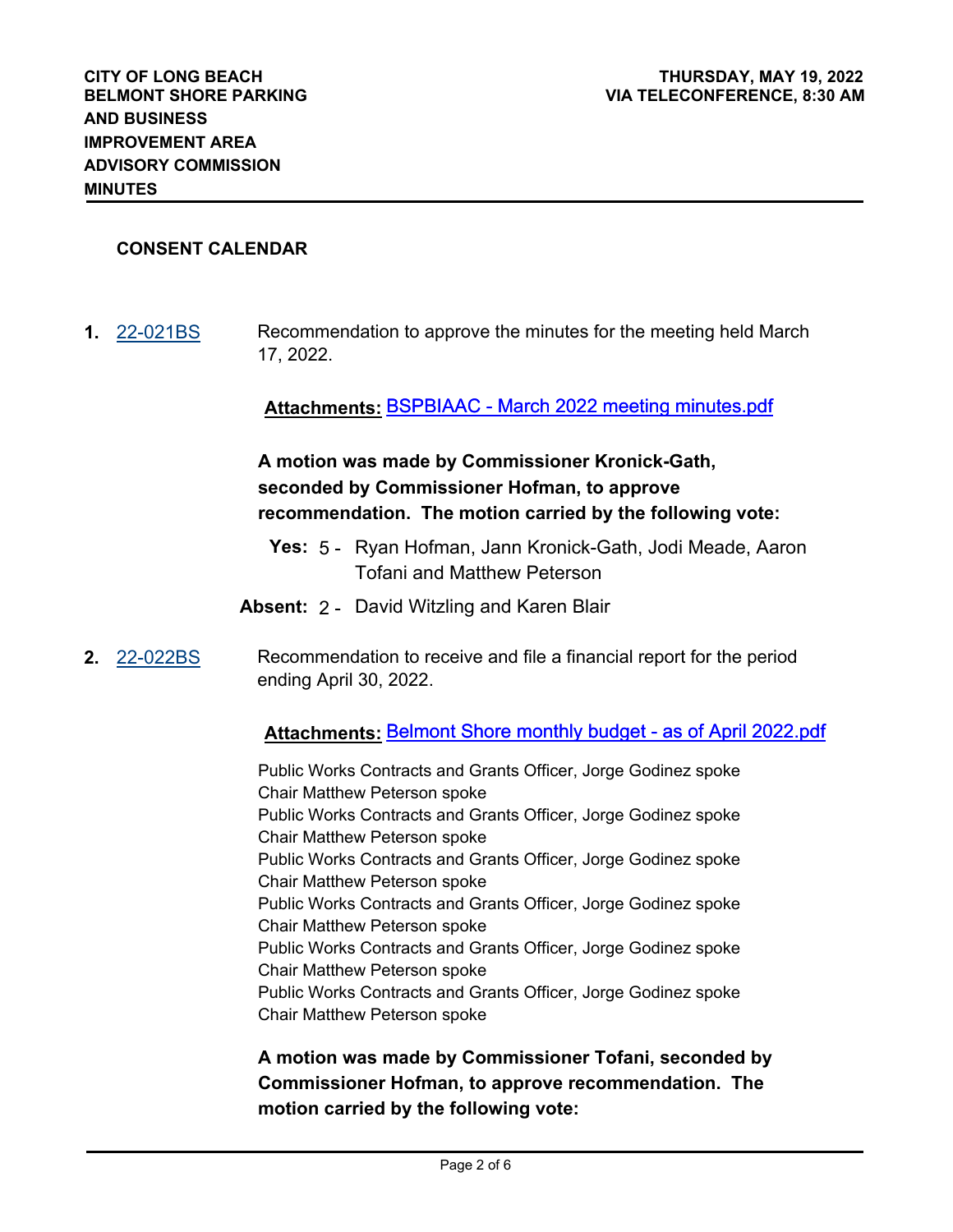- **Yes:** 5 Ryan Hofman, Jann Kronick-Gath, Jodi Meade, Aaron Tofani and Matthew Peterson
- **Absent:** 2 David Witzling and Karen Blair

#### **REGULAR AGENDA**

**3.** [22-020BS](http://longbeach.legistar.com/gateway.aspx?M=L&ID=239643) Recommendation to set Community Facilities District No. 2007-2 (Belmont Shore) Fiscal Year 2023 assessment rate at \$0.14 per square foot, and request staff to prepare the necessary documents for City Council approval.

# **Attachments:** CFD No. 2007 FY23 tax rate staff report 2022-0516 CFD background.pdf

Chair Matthew Peterson spoke Public Works Contracts and Grants Officer, Jorge Godinez spoke Chair Matthew Peterson spoke Public Works Contracts and Grants Officer, Jorge Godinez spoke Chair Matthew Peterson spoke Public Works Contracts and Grants Officer, Jorge Godinez spoke Commissioner Aaron Tofani spoke Public Works Contracts and Grants Officer, Jorge Godinez spoke Chair Matthew Peterson spoke Public Works Contracts and Grants Officer, Jorge Godinez spoke Chair Matthew Peterson spoke

## **A motion was made by Commissioner Tofani, seconded by Commissioner Kronick-Gath, to approve recommendation. The motion carried by the following vote:**

- **Yes:** 5 Ryan Hofman, Jann Kronick-Gath, Jodi Meade, Aaron Tofani and Matthew Peterson
- **Absent:** 2 David Witzling and Karen Blair
- **4.** [22-019BS](http://longbeach.legistar.com/gateway.aspx?M=L&ID=239642) Recommendation to continue discussion for gateway signage replacement.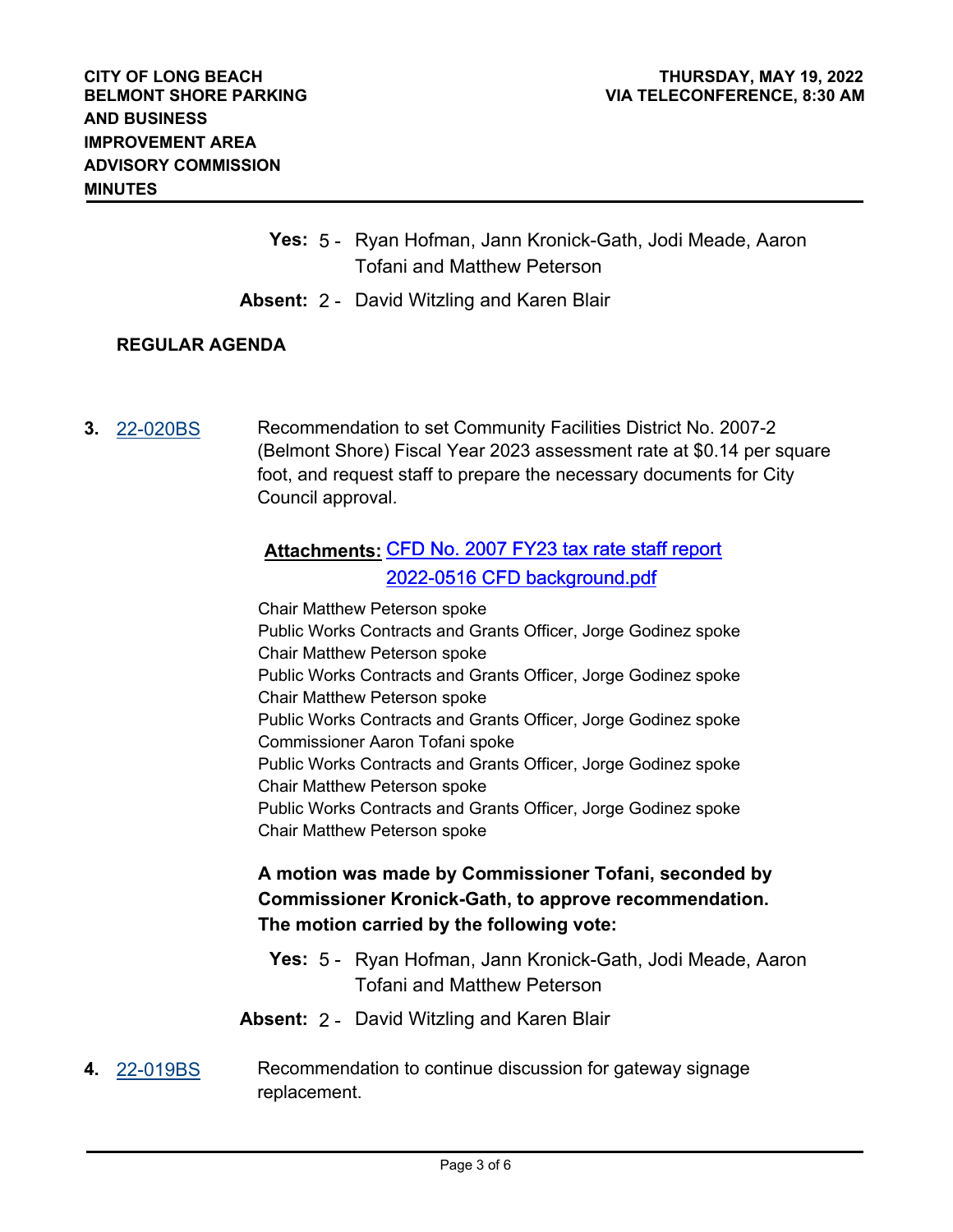#### **Attachments:** entry sign.pdf

Chair Matthew Peterson spoke Commissioner Ryan Hoffman spoke Chair Matthew Peterson spoke Commissioner Ryan Hoffman spoke Chair Matthew Peterson spoke Commissioner Jann Kronick-Gath spoke Chair Matthew Peterson spoke Commissioner Aaron Tofani spoke Commissioner Ryan Hoffman spoke Public Works Contracts and Grants Officer, Jorge Godinez spoke Commissioner Ryan Hoffman spoke Commissioner Aaron Tofani spoke Public Works Contracts and Grants Officer, Jorge Godinez spoke Chair Matthew Peterson spoke Commissioner Jodi Meade spoke Commissioner Ryan Hoffman spoke Commissioner Jodi Meade spoke Chair Matthew Peterson spoke PUBLIC COMMENT: Staff member for Council Woman Suzie Price, Lisa West spoke Chair Matthew Peterson spoke

**A motion was made by Commissioner Hofman, seconded by Commissioner Kronick-Gath, to approve recommendation. The motion carried by the following vote:**

- **Yes:** 5 Ryan Hofman, Jann Kronick-Gath, Jodi Meade, Aaron Tofani and Matthew Peterson
- **Absent:** 2 David Witzling and Karen Blair

**PUBLIC PARTICIPATION: Members of the public are invited to address the Commission on items of interest to the public within the Commission's jurisdiction. Each speaker will be limited to two minutes unless that time is extended by the Chair.**

#### **COMMENTS**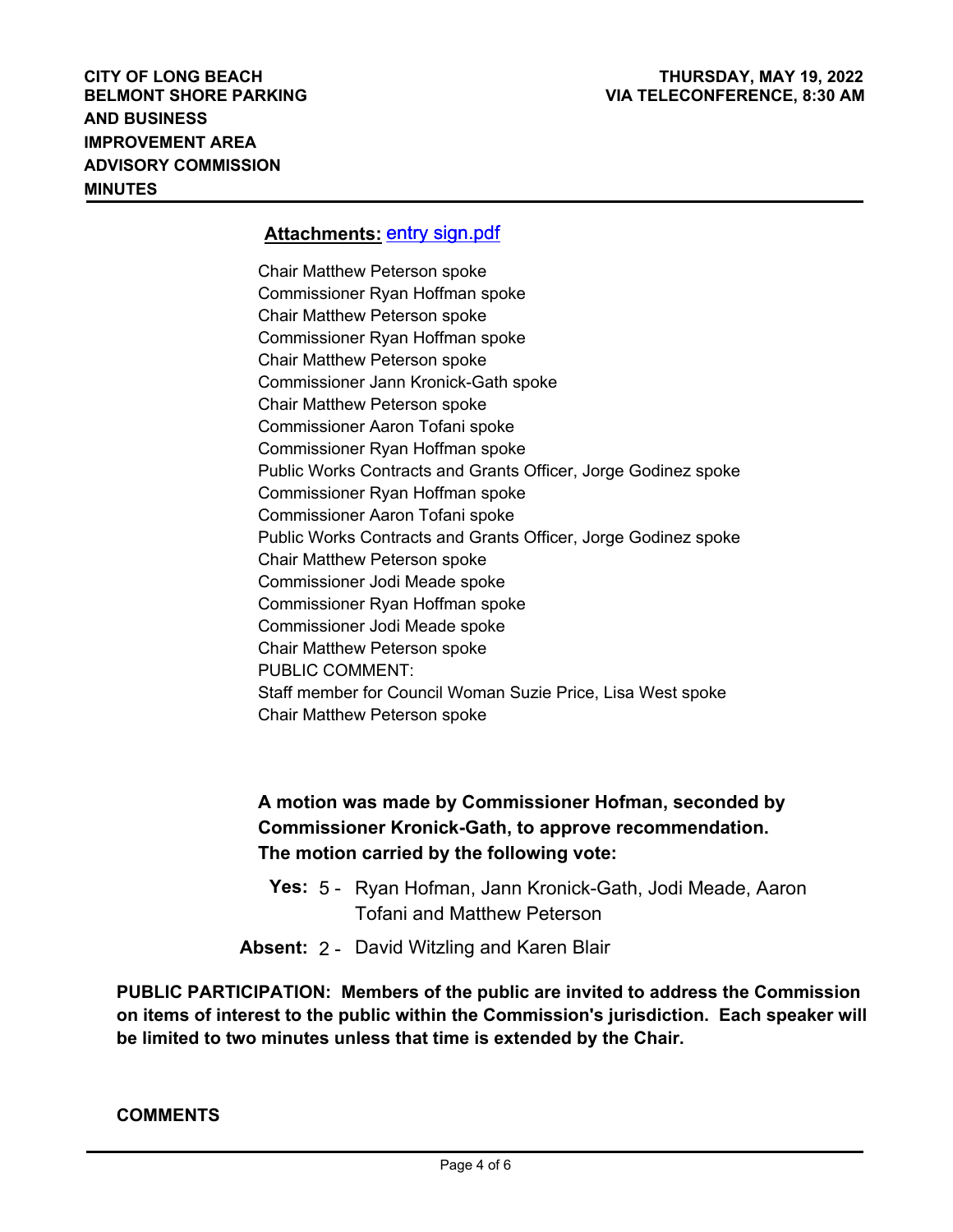Commissioner Ryan Hofman spoke Chair Matthew Peterson spoke Commissioner Jann Kronick-Gath spoke Chair Matthew Peterson spoke Commissioner Aaron Tofani spoke Public Works, Contracts and Grants Officer, Jorge Godinez spoke Commissioner Aaron Tofani spoke Chair Matthew Peterson spoke Public Works, Contracts and Grants Officer, Jorge Godinez spoke Chair Matthew Peterson spoke BSBR Chair, Julie Dean spoke Chair Matthew Peterson spoke Melinda Cotton Chair Matthew Peterson spoke Staff member for Council woman Suzie Price, Lisa West spoke Commissioner Aaron Tofani spoke Public Works, Contracts and Grants Officer, Jorge Godinez spoke Commissioner Aaron Tofani spoke Chair Matthew Peterson spoke

### **ADJOURNMENT at 9:24 A.M.**

# **A motion was made by Commissioner Tofani, seconded by Commissioner Kronick-Gath, to adjourn the meeting. The motion carried by the following vote:**

- **Yes:** 5 Ryan Hofman, Jann Kronick-Gath, Jodi Meade, Aaron Tofani and Matthew Peterson
- **Absent:** 2 David Witzling and Karen Blair

I, Teri A. Luce, Admin Aide, Public Works Department, certify that the agenda was posted not less than 72 hours prior to the meeting.